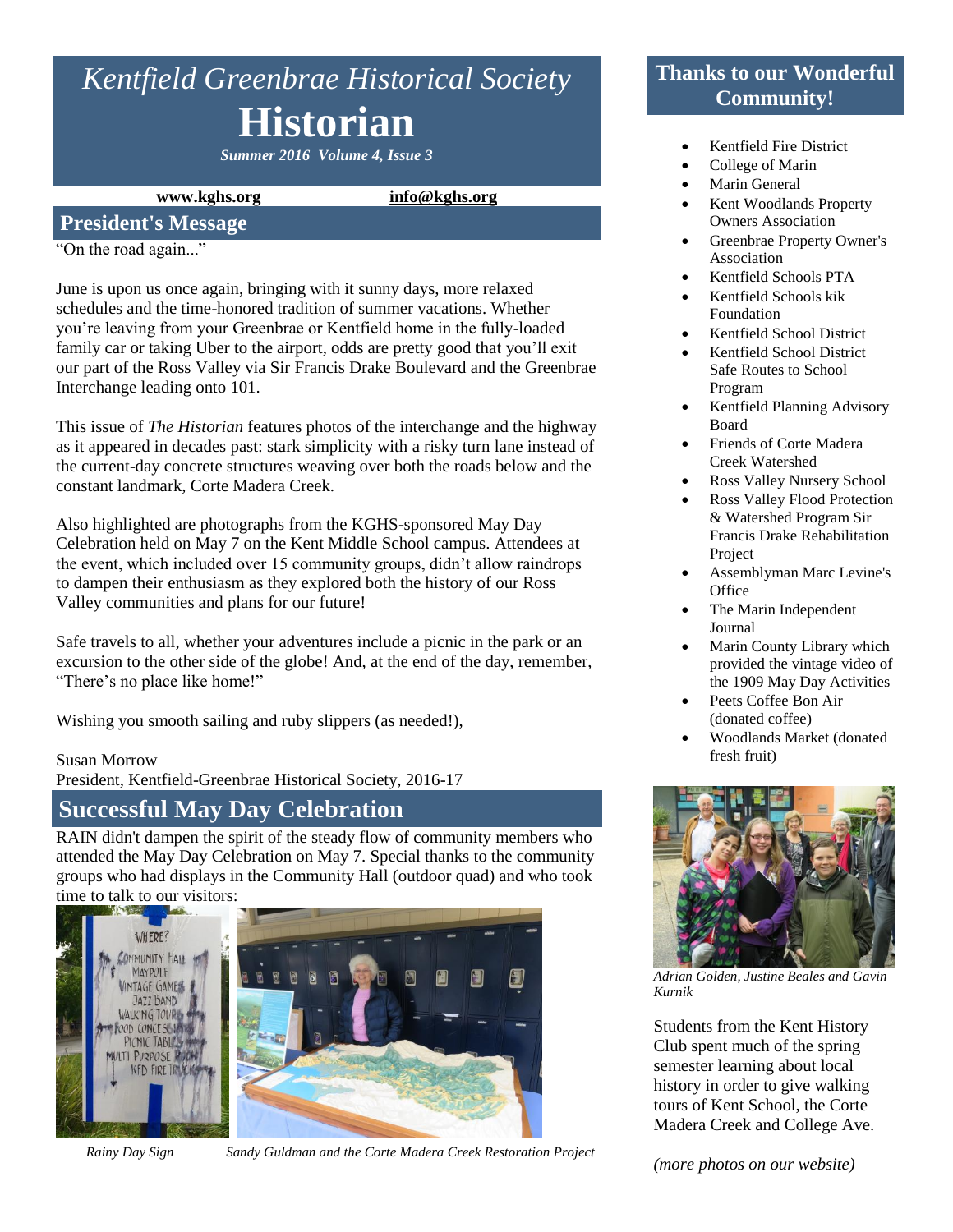#### **Traffic: Then and Now**

Our community has been focused on the dramatic increase in traffic on all of our roads, but especially Sir Francis Drake Blvd and the Greenbrae Interchange. It's hard to imagine that US 101 was once a three lane road across the marshes, with the suicide lane used for cars turning left on to the Sir Francis Drake. Now traffic is backed up for miles in every direction especially during commute hours. A little bit of history will help you understand the changes, and why flooding along the highway will probably get even worse.

**Greenbrae Interchange** *Text from "In the Heart of Marin" by Dewey Livingston*

The original channel of Corte Madera Creek widened as it passed the Greenbrae Ranch, and no crossing was available anywhere between Kentfield and the bay until a drawbridge was constructed to allow train passengers to reach the Bon Air Hotel from Larkspur in the late 1890s. This was just east of today's Bon Air Road bridge. Downstream, the creek was surrounded by marshes, which were especially massive to the south. These kept road building at bay for some years, until a narrow road dubbed Tiburon Boulevard (or San Rafael-Tiburon Road) was constructed in increments around the turn of the century.

Talk of a road across the marshes to connect Tiburon with San Rafael began in earnest in 1891, but it would be some years before construction would start. Using convict labor courtesy of San Quentin State Prison, gangs cut adjacent hillsides and filled a long stretch across the marsh; in 1895 between 20 and 30 convicts were at work under contractor Jesse Colwell, who had built the San Rafael-Bolinas Road. Work continued in fits into 1900. The task was difficult, as the fill would settle and more rock and dirt needed to be hauled in without mechanical help. Crossing the wide creek at Greenbrae entailed building a bridge with lengthy approaches of both fill and trestle, and, in order to let boats pass, a drawbridge was required.



*The one-lane drawbridge was part of the "Tiburon Boulevard" road constructed across the marshes to San Rafael around 1900. (Courtesy of the Larkspur Heritage Preservation Board)*

#### **Membership Renewals**

If your membership is up for renewal, you should have received a letter from us with some of our accomplishments as well as plans for the future. Please renew by June 30th to continue receiving this newsletter and information about our events. If you know of people who would like to join, please forward this newsletter to them and encourage them to become a member.

#### **DO IT ONLINE NOW** before you forget! ... **[RENEW NOW!](http://www.kghs.org/#%21membership/c11kz)**

- $\bullet$  \$20 Students & Seniors
- \$30 Individuals & Families
- $\bullet$  \$50 Business Membership
- \$100 Patron
- \$250 Benefactor \*
- \$500 Historian \*
- \$500- Business Partner \*
- $$1000 + Lifetime$ Membership\*
- \$1000+- Lifetime Business Partner \*

Or you can send a check: KGHS Membership, Box 236, Kentfield, CA 94914. Please include your name, level of membership, address, email and phone number. Included with your membership is the quarterly newsletter, special invitations to member events and an invitation to volunteer on one of our committees.

#### **Greenbrae Interchange Cont.**

An easy grade was cut into the hills separating Greenbrae and San Rafael, known earlier as Tennessee Pass and later as Cal Park Hill. By 1902 the road was completed, but being narrow and rugged, and in constant need of repair, it was not a popular route until its replacement in 1930. There was no connection on the south to Sausalito, so most traffic remained on the Camino Alto route. (cont. page 3)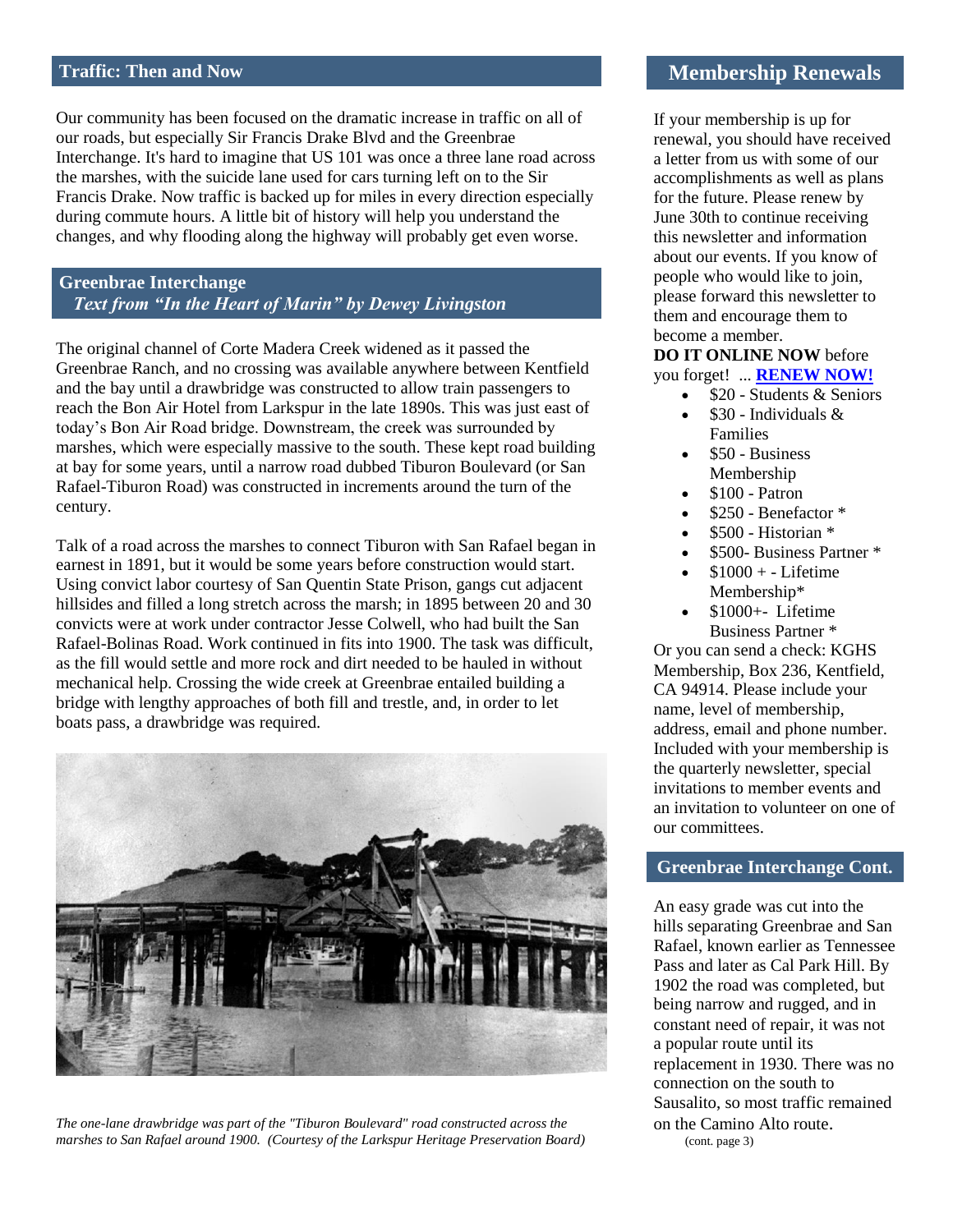#### **Greenbrae Interchange Cont.**

Little is known about the first drawbridge on the site, but the second, built in 1917, was a one-lane wooden bascule bridge that was cranked up by hand. It was later mechanized.

The 1917 bridge, as well as the original narrow road, was replaced entirely in 1930 when the new state highway, to be numbered 101, opened. The new Redwood Highway replaced the old route that passed through Larkspur, Kentfield and San Anselmo. Now motorists could drive directly from the Sausalito ferries into San Rafael and beyond on a three-lane highway (two lanes with a "suicide lane" for passing between the two).



*1920 Map of trestle and drawbridge over Corte Madera Creek (Courtesy of KGHS)*

The new highway also required a drawbridge, this one an 84-foot span with long approaches, costing \$157,000 to build. It was much wider than the previous bridge and had a sidewalk. The steel mesh roadbed is memorable to old timers who recall the short period of vibration and sound as their cars went over the bridge. The timber trestle approaches to the old bridge were kept as fishing piers for a time.

The drawbridge was opened by controls in a small shack on the bridge. The bridge keeper must have lived nearby. This aspect did not make much sense with such a small amount of navigation on the creek; it was only opened seven or eight times during its 30-year lifespan, and once went for seven years without an opening.



*A car turns towards Kentfield from the three-lane highway 101 in the 1940's. (Anne T. Kent California Room, MCFL)*

Concurrent with the opening of the new highway in 1930 were plans for a bridge connecting San Rafael with the East Bay. As early as 1928, with the Golden Gate Bridge in the works, a Richmond-San Rafael Bridge was discussed, and by 1930 there was a timetable for construction: start in 1931 and complete the \$15 million span in two years, by 1933. It was probably the Great Depression that killed that plan; a bridge would not be built until 1956.

Beginning in the late 1940s, the developments at Greenbrae and other developments farther inland, not to mention expansion at San Quentin Prison, created traffic pressures all along Sir Francis Drake Boulevard, still a two-lane road as of the mid-1950s. Traffic jams were especially bad at the Greenbrae intersection with Highway 101, where northbound drivers on the now four-lane highway made a left turn to cross the busy southbound highway to get onto Drake, and motorists wanting to go north from Drake also had to cross and merge. This was exacerbated by traffic to the Richmond ferry at San Quentin, where lines sometimes stretched for more than a mile on weekends and gummed up the intersection. Also, all traffic for the north state redwood country passed Greenbrae on the steel drawbridge. n October of 1946, the State Division of Highways earmarked funds to study an overpass-type interchange at Greenbrae, noting the location as a "scene of many and often fatal crashes," and the next year the agency proposed a second bridge, carrying three lanes of southbound traffic, across Corte Madera Creek as an answer to the problem. It took ten years to begin to implement that plan. Meanwhile, in 1948, the agency made plans to improve the